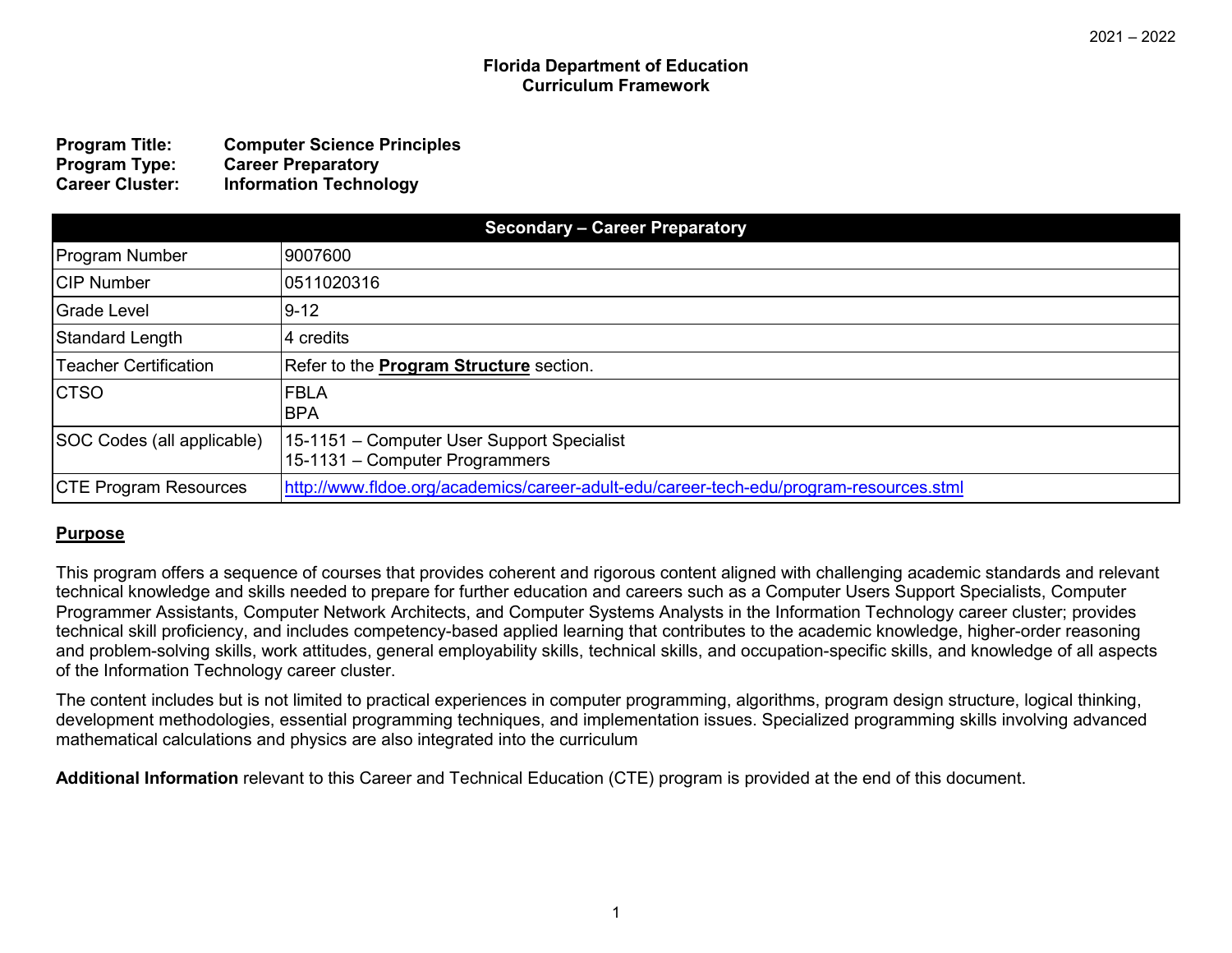## **Program Structure**

This program is a planned sequence of instruction consisting of four (4) credits.

To teach the courses listed below, instructors must hold at least one of the teacher certifications indicated for that course.

The following table illustrates the secondary program structure:

| Course<br>Number | <b>Course Title</b>                        | <b>Teacher Certification</b>                                                     | Length   | SOC Code Level |   | Graduation<br><b>Requirement</b> |
|------------------|--------------------------------------------|----------------------------------------------------------------------------------|----------|----------------|---|----------------------------------|
| 9007610          | Advanced Information Technology            | BUS ED 1 $@2$                                                                    | credit   | 15-1151        | 3 |                                  |
| 9007210          | Foundations of Programming                 | <b>COMPU SCI 6</b><br><b>COMP PROG 7G</b>                                        | credit   | 15-1131        | 3 |                                  |
| 9007220          | <b>Procedural Programming</b>              |                                                                                  | credit   | 15-1131        | 3 |                                  |
| 0200335          | <b>Or AP Computer Science Principles</b>   | <b>COMPU SCI 6</b><br>ANY FIELD WHEN CERT REFLECTS<br><b>BACHELORS OR HIGHER</b> | credit   | 15-1131        | 3 | MA                               |
| 9007230          | Object-Oriented Programming Fundamentals** | BUS ED 1 @2<br><b>COMPU SCI6</b><br><b>COMP PROG 7G</b>                          | ' credit | 15-1131        | 3 |                                  |
| 0200320          | Or AP Computer Science A                   | COMPU SCI6<br>ANY FIELD WHEN CERT REFLECTS<br><b>BACHELORS OR HIGHER</b>         | credit   | 15-1131        | 3 | <b>MA</b>                        |

*(Graduation Requirement Abbreviations- EQ= Equally Rigorous Science, PA= Practical Arts, EC= Economics, MA=Mathematics)*

\*\*Students should have a strong procedural programming knowledge base prior to enrolling in this course. The Procedural Programming course (9007220) or AP Computer Science Principles course are recommended to provide this knowledge base.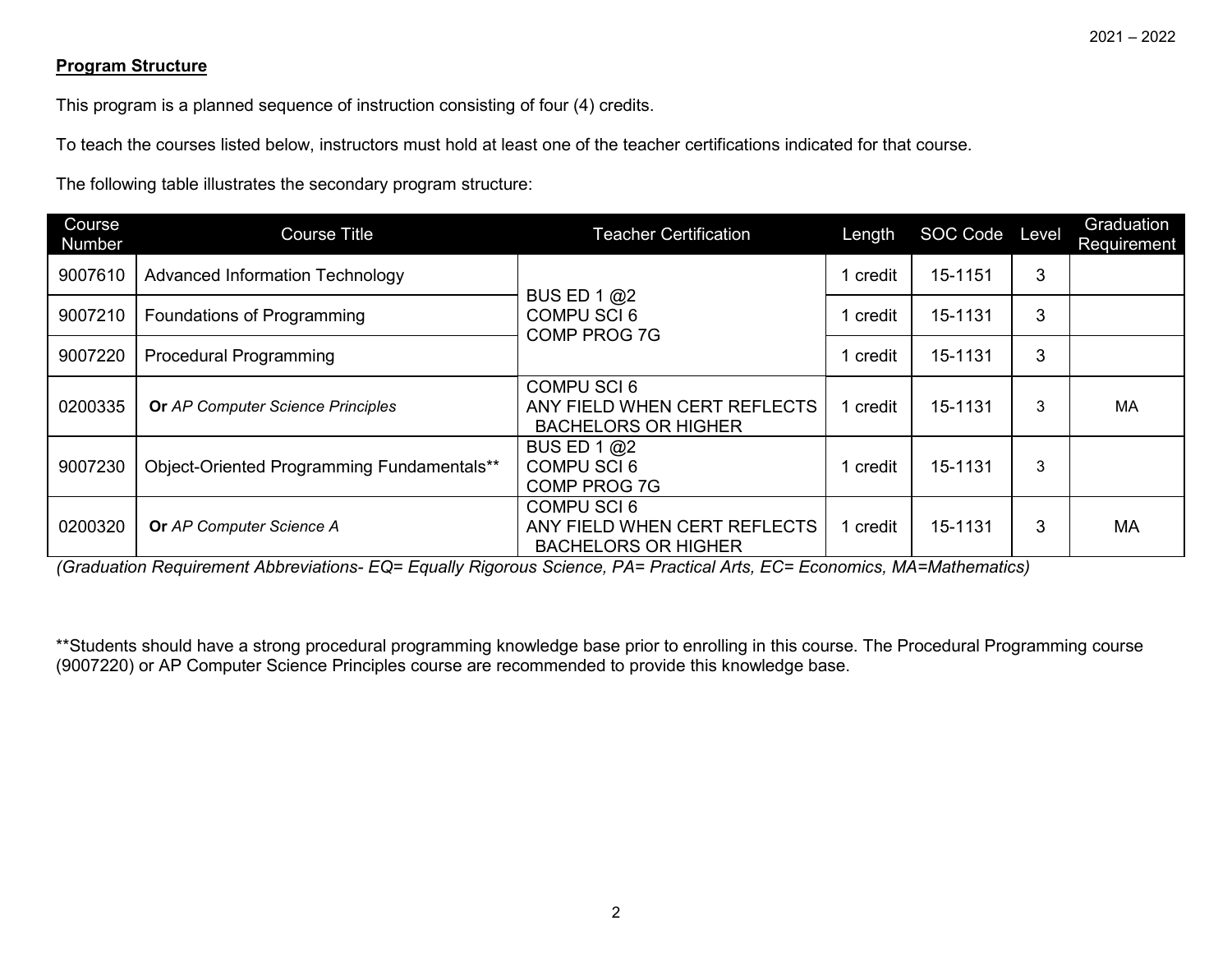#### **Common Career Technical Core – Career Ready Practices**

Career Ready Practices describe the career-ready skills that educators should seek to develop in their students. These practices are not exclusive to a Career Pathway, program of study, discipline or level of education. Career Ready Practices should be taught and reinforced in all career exploration and preparation programs with increasingly higher levels of complexity and expectation as a student advances through a program of study.

- 1. Act as a responsible and contributing citizen and employee.
- 2. Apply appropriate academic and technical skills.
- 3. Attend to personal health and financial well-being.
- 4. Communicate clearly, effectively and with reason.
- 5. Consider the environmental, social and economic impacts of decisions.
- 6. Demonstrate creativity and innovation.
- 7. Employ valid and reliable research strategies.
- 8. Utilize critical thinking to make sense of problems and persevere in solving them.
- 9. Model integrity, ethical leadership and effective management.
- 10. Plan education and career path aligned to personal goals.
- 11. Use technology to enhance productivity.
- 12. Work productively in teams while using cultural/global competence.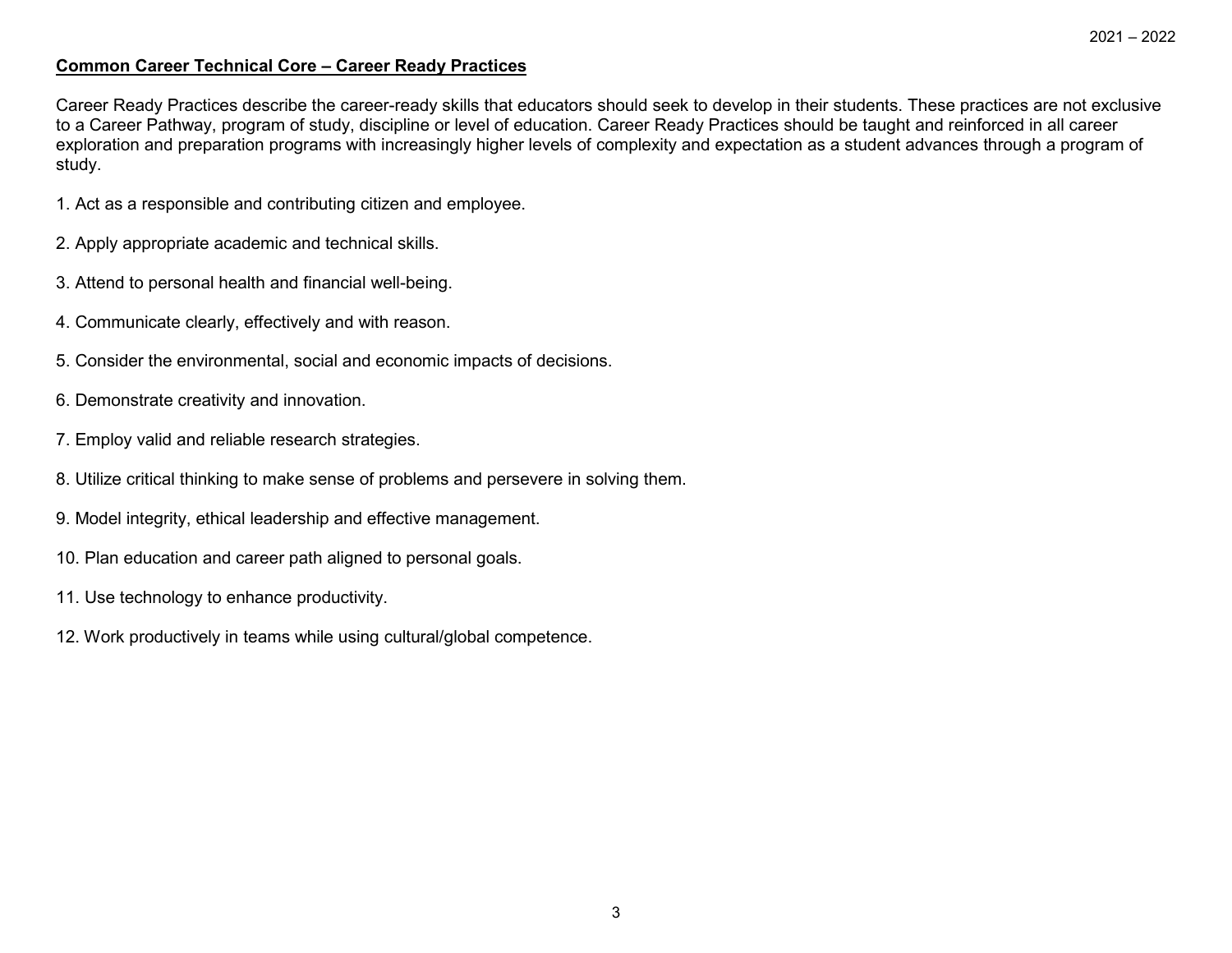## **Standards**

After successfully completing this program, the student will be able to perform the following:

- 01.0 Develop an awareness of microprocessors and digital computers.<br>02.0 Demonstrate an understanding of computer operating systems.
- 02.0 Demonstrate an understanding of computer operating systems.<br>03.0 Demonstrate an understanding of global and local network system
- Demonstrate an understanding of global and local network systems.
- 04.0 Incorporate appropriate leadership and supervision techniques, customer service strategies, and standards of personal ethics to accomplish job objectives and enhance workplace performance.
- 05.0 Demonstrate competence using computer networks, internet and online databases to facilitate collaborative or individual learning and communication.
- 06.0 Develop an awareness of emerging technologies.
- 07.0 Develop awareness of web development.
- 08.0 Demonstrate proficiency in physical computing with hardware devices or emulators.
- 09.0 Use oral and written communication skills in creating, expressing and interpreting information and ideas.
- 10.0 Explore the characteristics, tasks, work attributes, options, and tools associated with a career in software development.
- 11.0 Demonstrate an understanding of the characteristics, use, and selection of numerical, non-numerical, and logical data types.
- 12.0 Distinguish between iterative and non-iterative program control structures.<br>13.0 Describe the processes, methods, and conventions for software developm
- 13.0 Describe the processes, methods, and conventions for software development and maintenance.
- 14.0 Explain the types, uses, and limitations of testing for ensuring quality control.
- 15.0 Create a program design document using common design tool.
- 16.0 Solve problems using critical thinking skills, creativity and innovation.
- 17.0 Describe the importance of security and privacy information sharing, ownership, licensure and copyright.
- 18.0 Create programs that solve a problem using non-iterative and iterative algorithms.
- 19.0 Design a computer program to meet specific physical, operational, and interaction criteria.
- 20.0 Create and document a computer program that uses a variety of internal and control structures for manipulating varied data types.
- 21.0 Create and document an interactive computer program that employs functions, subroutines, or methods to receive, validate, and process user input.
- 22.0 Effectively communicate and collaborate.
- 23.0 Demonstrate responsible use of technology and information.
- 24.0 Differentiate among procedural, object-oriented, compiled, interpreted, and translated programming languages.
- 25.0 Explain key concepts that distinguish object-oriented programming from procedural programming.
- 26.0 Create a project plan for an object-oriented programming project that defines requirements, structural design, time estimates, and testing elements.
- 27.0 Design, document, and create object-oriented computer programs.<br>28.0 Design a unit test plan for an object-oriented computer program. tes
- Design a unit test plan for an object-oriented computer program, test and debug the program, and report the results.
- 29.0 Understand human-AI interaction.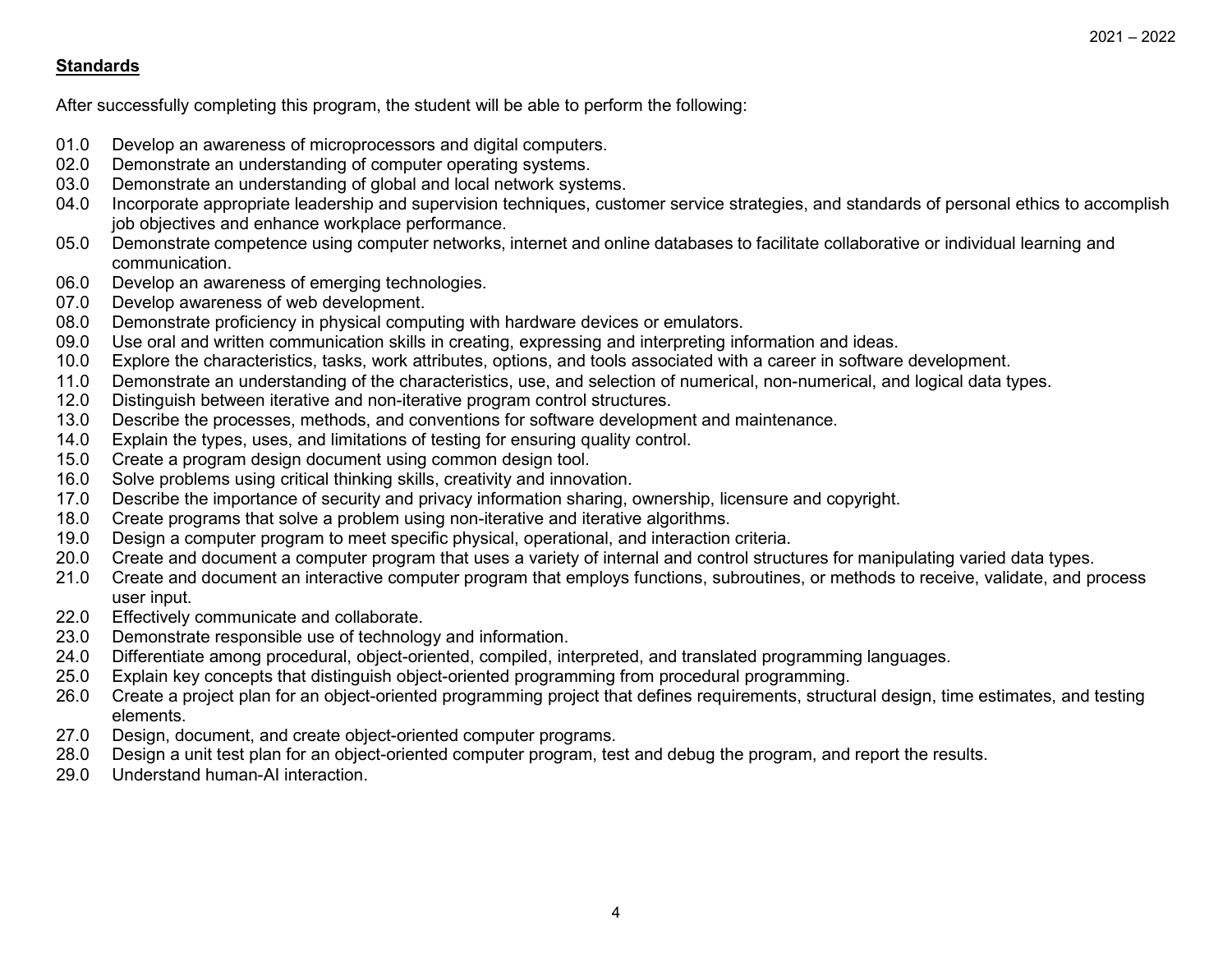#### **Florida Department of Education Student Performance Standards**

**Course Title: Advanced Information Technology Course Number: Course Credit: 1**

### **Course Description:**

This course provides a basic overview of current business and information systems and their trends. Students gain fundamental knowledge and experience in computer technology that is required for today's business and academic environments. With the development of basic computer science knowledge and understanding, this course prepares students to be successful both personally and professionally in an information-based society. Advanced Information Technology includes industry-driven standards that allow student exploration of computers and their networks, as well as other emergent technology, hardware/software installation and functionality, web development practices, and the benefits and risks of using computers both locally and globally.

|      | <b>CTE Standards and Benchmarks</b>                                                                                                                                         |  |  |
|------|-----------------------------------------------------------------------------------------------------------------------------------------------------------------------------|--|--|
| 01.0 | Develop an awareness of microprocessors and digital computers. The student will be able to:                                                                                 |  |  |
|      | 01.01 Explain the general architecture of a microcomputer system.                                                                                                           |  |  |
|      | 01.02 Explain the need for and use of peripherals (e.g., keyboards, sensory input, geospatial input).                                                                       |  |  |
|      | 01.03 Demonstrate proficiency using peripherals.                                                                                                                            |  |  |
|      | 01.04 Differentiate between diagnosing and troubleshooting peripherals.                                                                                                     |  |  |
|      | 01.05 Describe the necessary components for data storage and memory, and how it affects programming (e.g., RAM, ROM).                                                       |  |  |
|      | 01.06 Differentiate between multiple levels of hardware and software (e.g., CPU hardware, operating system, translation, interpretation)<br>that support program execution. |  |  |
|      | 01.07 Evaluate various forms of input and output (e.g., IO, storage devices, digital media).                                                                                |  |  |
| 02.0 | Demonstrate an understanding of computer operating systems. The student will be able to:                                                                                    |  |  |
|      | Identify various types of computer operating systems.<br>02.01                                                                                                              |  |  |
|      | 02.02 Compare and contrast various types of computer operating systems.                                                                                                     |  |  |
|      | 02.03 Describe the evolution of computer operating systems.                                                                                                                 |  |  |
|      | 02.04 Compare and contrast different computer system viruses and how they affect various computer operating systems.                                                        |  |  |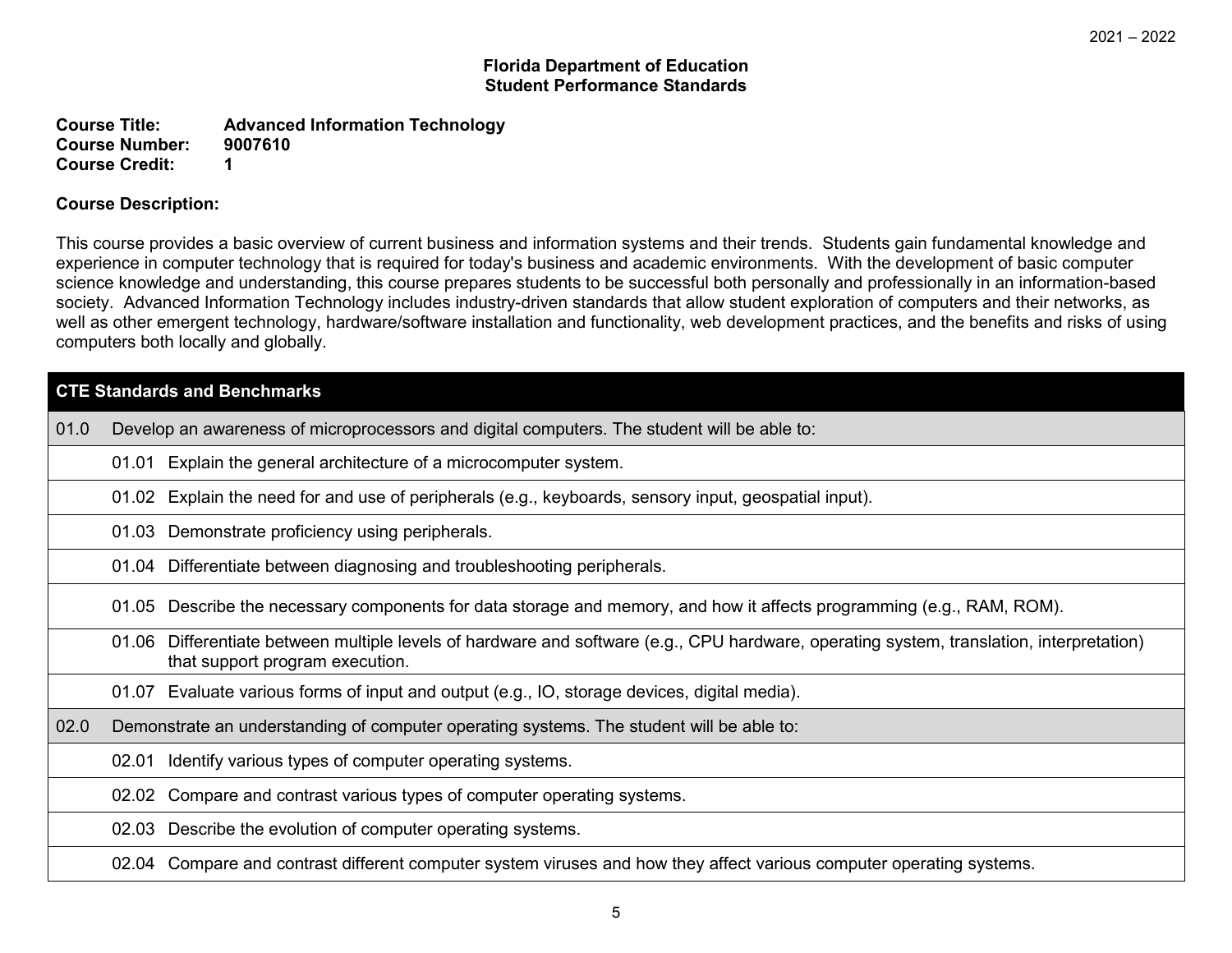|      | <b>CTE Standards and Benchmarks</b>                                                                                                                                                                                                                                                                          |  |  |
|------|--------------------------------------------------------------------------------------------------------------------------------------------------------------------------------------------------------------------------------------------------------------------------------------------------------------|--|--|
|      | 02.05 Understand the advantages and disadvantages of open-source computer operating systems.                                                                                                                                                                                                                 |  |  |
| 03.0 | Demonstrate an understanding of global and local network systems. The student will be able to:                                                                                                                                                                                                               |  |  |
|      | 03.01 Identify types of networks and how they work.                                                                                                                                                                                                                                                          |  |  |
|      | 03.02 Identify the role of servers and clients on a network.                                                                                                                                                                                                                                                 |  |  |
|      | 03.03 Identify benefits and risks of networked computing.                                                                                                                                                                                                                                                    |  |  |
|      | 03.04 Identify the relationship between computer networks and other communications networks (e.g., Wi-Fi, teleconference, telepresence).                                                                                                                                                                     |  |  |
|      | 03.05 Identify intranets, extranets and how they relate to the Internet.                                                                                                                                                                                                                                     |  |  |
|      | 03.06 Describe how the Internet facilitates global communication.                                                                                                                                                                                                                                            |  |  |
| 04.0 | Incorporate appropriate leadership and supervision techniques, customer service strategies, and standards of personal ethics to accomplish<br>job objectives and enhance workplace performance. The student will be able to:                                                                                 |  |  |
|      | 04.01 Demonstrate awareness of the following workplace essentials: quality customer service; business ethics; confidentiality of<br>information; copyright violations; accepted workplace rules, regulations, policies, procedures, processes, and workplace safety, and<br>appropriate attire and grooming. |  |  |
|      | 04.02 Demonstrate ways of providing and accepting constructive criticism on collaborative projects within the workplace.                                                                                                                                                                                     |  |  |
|      | 04.03 Apply appropriate collaborative skills to manage and resolve conflicts in work situations.                                                                                                                                                                                                             |  |  |
|      | Demonstrate human relations, personal and interpersonal skills appropriate for the workplace, including responsibility, dependability,<br>04.04<br>punctuality, integrity, positive attitude, initiative, respect for self and others, and professional dress.                                               |  |  |
|      | 04.05 Discuss and analyze the impact of values and points of view that are presented in media message (e.g., racial, gender, political,<br>biases).                                                                                                                                                          |  |  |
| 05.0 | Demonstrate competence using computer networks, internet and online databases to facilitate collaborative or individual learning and<br>communication. The student will be able to:                                                                                                                          |  |  |
|      | 05.01 Demonstrate how to connect to the Internet and use appropriate Internet protocol.                                                                                                                                                                                                                      |  |  |
|      | 05.02 Identify and describe web terminology, addresses and how browsers work.                                                                                                                                                                                                                                |  |  |
|      | 05.03 Describe appropriate browser security configurations.                                                                                                                                                                                                                                                  |  |  |
|      | 05.04 Understand and apply level one Universal Resource Locator (URL) and associated protocols (e.g., com, org, edu, gov, net, mil).                                                                                                                                                                         |  |  |
|      | 05.05 Evaluate quality of digital resources for reliability (e.g., currency, relevancy, authority, accuracy, purpose of digital information).                                                                                                                                                                |  |  |
|      | 05.06 Compare and contrast techniques for analyzing massive data collections.                                                                                                                                                                                                                                |  |  |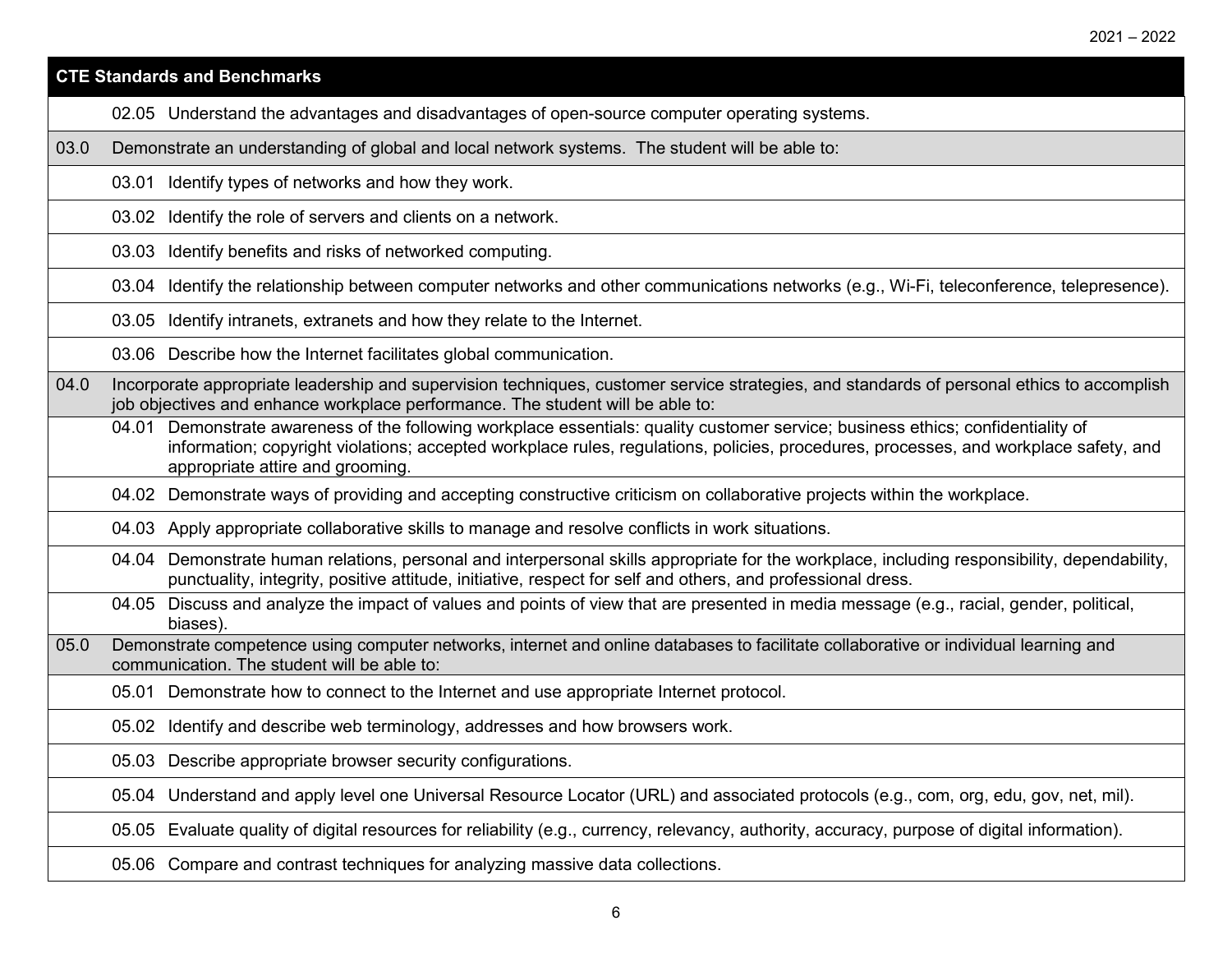|      | <b>CTE Standards and Benchmarks</b>                                                                                                                                                                                                                   |
|------|-------------------------------------------------------------------------------------------------------------------------------------------------------------------------------------------------------------------------------------------------------|
| 06.0 | Develop an awareness of emerging technologies. The student will be able to:                                                                                                                                                                           |
|      | 06.01 Compare and contrast emerging technologies and describe how they impact business in the global marketplace (e.g., wireless<br>network, tablets, cell phones, satellite technology, nanotechnology, smart devices, home networks, peer-to-peer). |
|      | 06.02 Describe how digital tools and resources are used in today's society (i.e., efficiency and effectiveness, individual and collaborative<br>use)                                                                                                  |
|      | 06.03 Explain different file types used for various purposes based on file size and data input (e.g., word processing, images, music, three-<br>dimensional drawings).                                                                                |
|      | 06.04 Develop criteria for selecting appropriate hardware and software when solving a specific real-world problem.                                                                                                                                    |
|      | 06.05 Define scale-ability as it relates to emerging technology.                                                                                                                                                                                      |
| 07.0 | Develop awareness of web development. The student will be able to:                                                                                                                                                                                    |
|      | 07.01 Define basic terminology used in web page development.                                                                                                                                                                                          |
|      | 07.02 Create web pages using HTML tags (e.g., headings, character styles, paragraphs, text alignments, lists, images)                                                                                                                                 |
|      | 07.03 Describe the purpose of storyboarding techniques.                                                                                                                                                                                               |
|      | 07.04 Describe the basic functions of WYSIWYG editors.                                                                                                                                                                                                |
|      | 07.05 Create a simple example of wire framing with, at least, three web pages.                                                                                                                                                                        |
|      | 07.06 Explain the use of Cascading Style Sheets.                                                                                                                                                                                                      |
|      | 07.07 Apply the use of Cascading Style Sheets in a web page.                                                                                                                                                                                          |
|      | 07.08 Test web pages for display, functionality, and accessibility before publishing a site to the Internet (i.e., validate web page code using<br>W3C validation tool).                                                                              |
|      | 07.09 Discuss issues related to using music, videos, or images from the Internet on your website (e.g., ethical use, illegal use, Creative<br>Commons).                                                                                               |
| 08.0 | Demonstrate proficiency in physical computing with hardware devices or emulators. The student will be able to:                                                                                                                                        |
|      | 08.01 View hardware as an approachable and fun topic in computing. Physical computing is meant to encourage interdisciplinary and<br>entrepreneurial thinking and foster student creativity.                                                          |
|      | 08.02 Demonstrate the use of Physical computing, which is about the interaction between the person and the machine.                                                                                                                                   |
|      | 08.03 Use physical computing devices or emulators to solve problems.                                                                                                                                                                                  |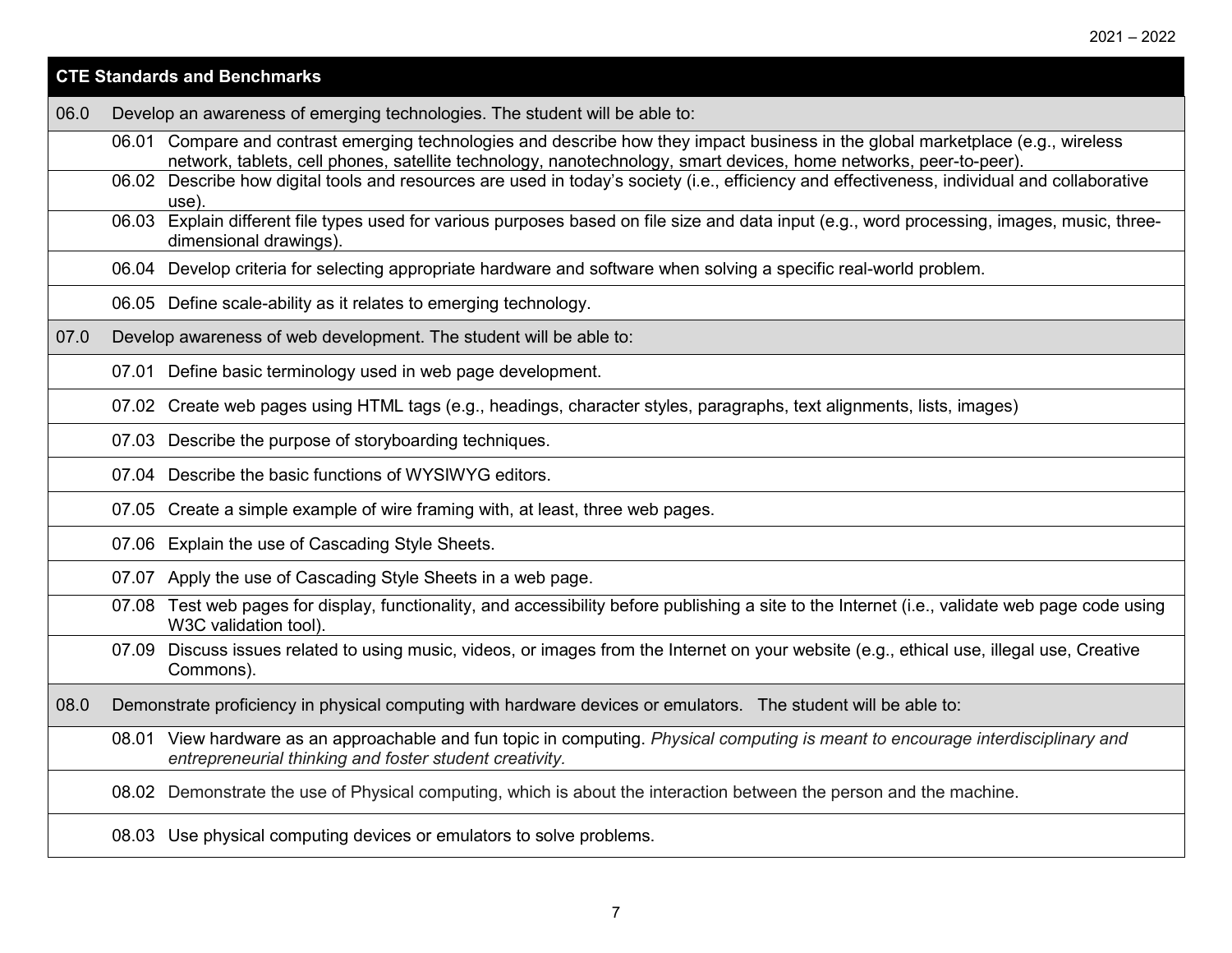| <b>CTE Standards and Benchmarks</b> |                                                                                         |
|-------------------------------------|-----------------------------------------------------------------------------------------|
|                                     | 08.04 Determine how computers sense and respond to their environment.                   |
|                                     | 08.05 Determine the kind of information that can be communicated with hardware outputs. |
|                                     | 08.06 Analyze how simple hardware can be used to develop innovative new products.       |
|                                     | 08.07 Define prototype in relation to digital design.                                   |

08.08 Create a prototype of an original game that can be played using a physical computing device.

08.09 Design a prototype of an original device that can be used to assist someone with a physical challenge.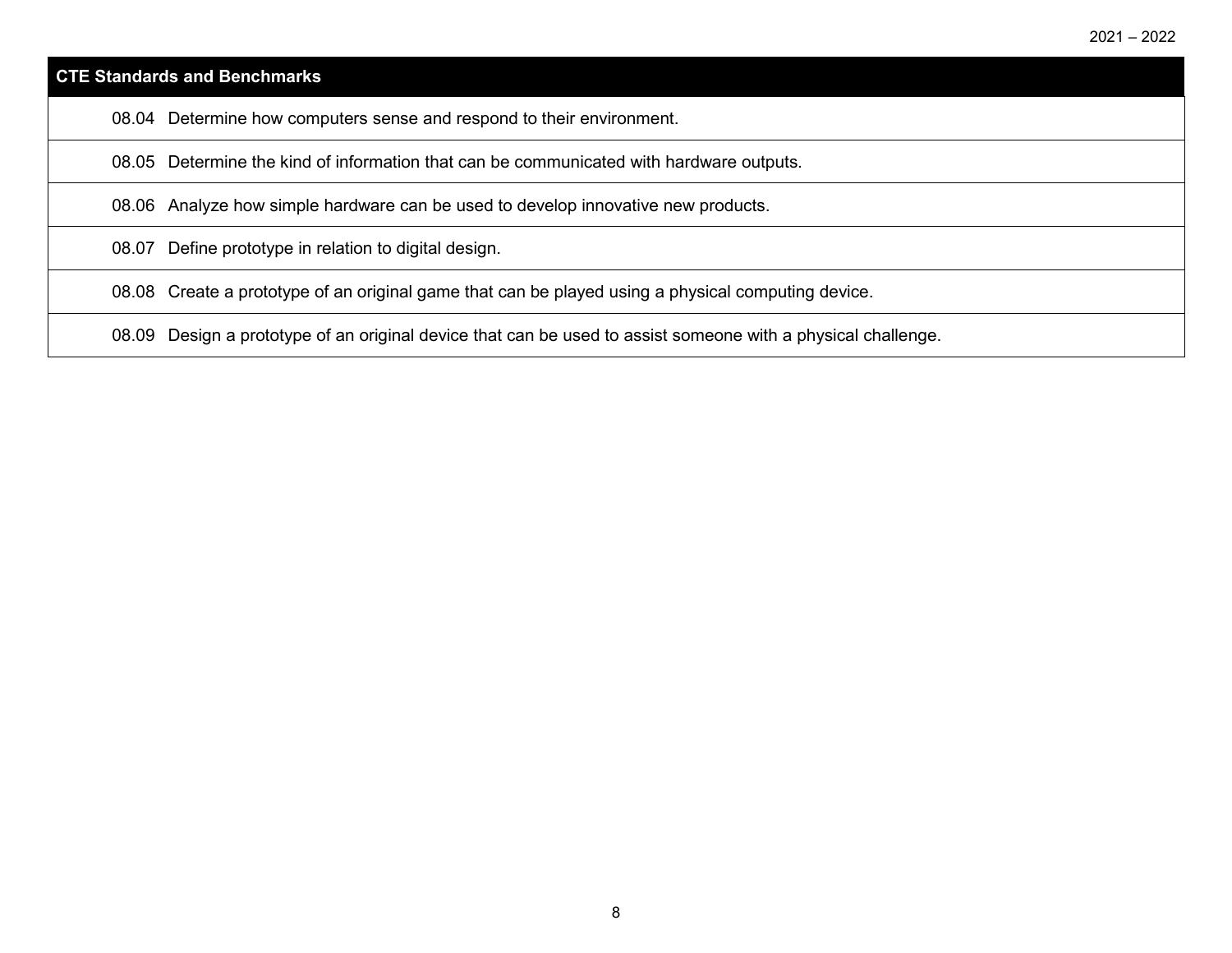#### **Florida Department of Education Student Performance Standards**

**Course Title: Foundations of Programming Course Number: 90<br>Course Credit: 1 Course Credit: 1**

## **Course Description:**

This course introduces concepts, techniques, and processes associated with computer programming and software development.

|      | <b>CTE Standards and Benchmarks</b>                                                                                                                                                 |  |
|------|-------------------------------------------------------------------------------------------------------------------------------------------------------------------------------------|--|
| 09.0 | Use oral and written communication skills in creating, expressing and interpreting information and ideas. The student will be able to:                                              |  |
|      | 09.01 Select and employ appropriate communication concepts and strategies to enhance oral and written communication in the workplace.                                               |  |
|      | 09.02 Locate, organize and reference written information from various sources.                                                                                                      |  |
|      | 09.03 Construct writings and/or communications using developmentally appropriate terminology.                                                                                       |  |
|      | 09.04 Analyze the positive and negative impacts of technology on popular culture and personal life.                                                                                 |  |
|      | 09.05 Discuss how technology has changed the way people build and manage organizations and how technology impacts personal life.                                                    |  |
|      | 09.06 Evaluate ways in which adaptive technologies may assist users with special needs.                                                                                             |  |
|      | Explain how societal and economic factors are affected by access to critical information.<br>09.07                                                                                  |  |
|      | Discuss the challenges (e.g., political, social, and economic) in providing equal access and distribution of technology in a global<br>09.08<br>society.                            |  |
| 10.0 | Explore the characteristics, tasks, work attributes, options, and tools associated with a career in software development. The student will be<br>able to:                           |  |
|      | 10.01 Explore a variety of careers to which computing is central.                                                                                                                   |  |
|      | 10.02 Discuss the impact of computing on business and commerce (e.g., automated inventory processing, financial transactions, e-<br>commerce, virtualization, and cloud computing). |  |
|      | 10.03 Evaluate the impacts of irresponsible use of information (e.g., plagiarism and falsification of data) on collaborative projects.                                              |  |
|      | 10.04 Identify tasks performed by programmers.                                                                                                                                      |  |
|      | 10.05 Describe how businesses use computer programming to solve business problems.                                                                                                  |  |
|      | 10.06 Investigate job opportunities in the programming field.                                                                                                                       |  |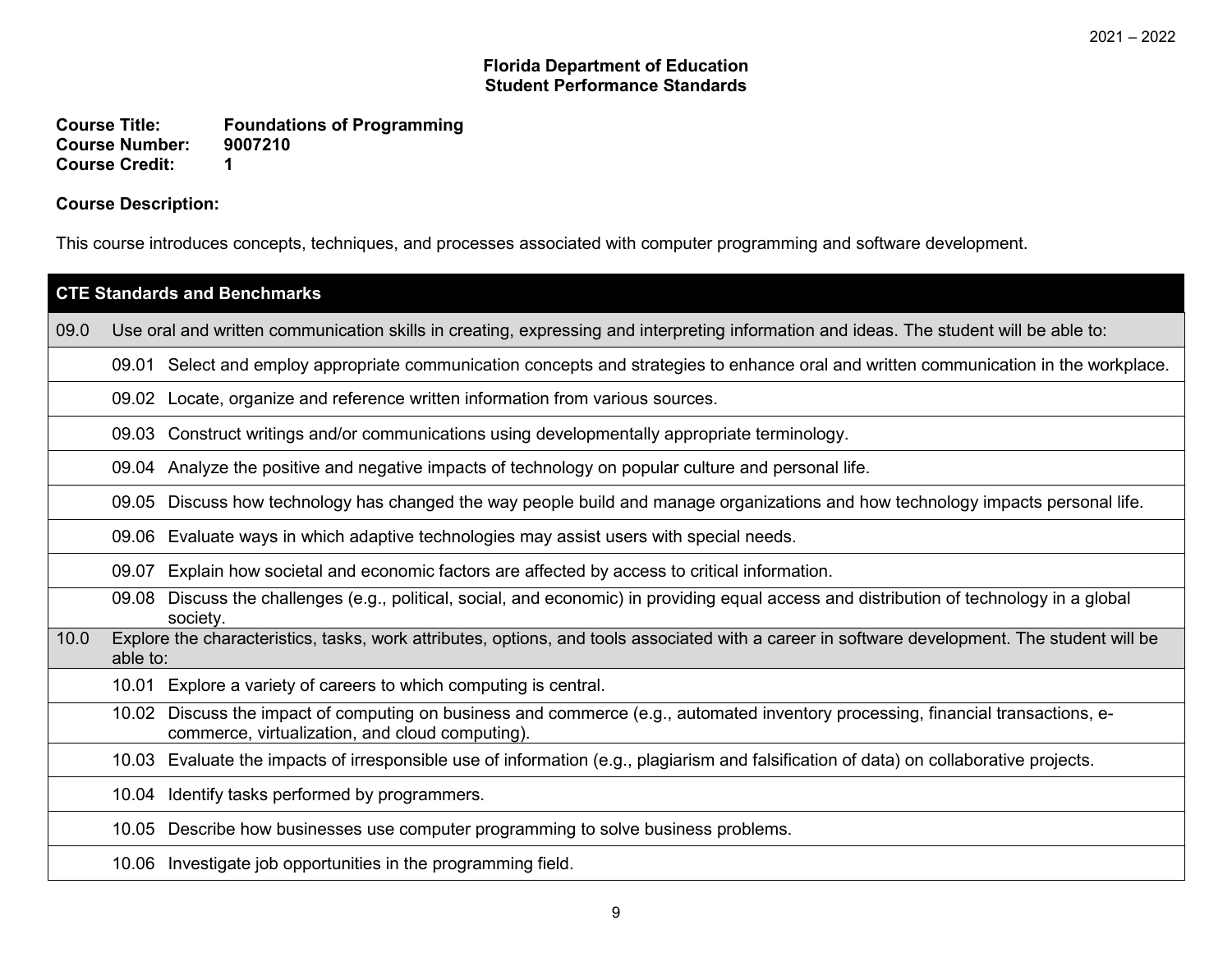|      | <b>CTE Standards and Benchmarks</b>                                                                                                                                                     |
|------|-----------------------------------------------------------------------------------------------------------------------------------------------------------------------------------------|
|      | Explain different specializations and the related training in the computer programming field.<br>10.07                                                                                  |
|      | 10.08 Explain the need for continuing education and training of computer programmers.                                                                                                   |
|      | 10.09 Understand and identify ways to use technology to support lifelong learning.                                                                                                      |
|      | Explain software as a service (SaaS) and how it impacts business.<br>10.10                                                                                                              |
|      | 10.11 Describe ethical responsibilities of computer programmers.                                                                                                                        |
|      | 10.12 Identify credentials and certifications that may improve employability for a computer programmer.                                                                                 |
|      | 10.13 Identify devices, tools, and other environments for which programmers may develop software.                                                                                       |
| 11.0 | Demonstrate an understanding of the characteristics, use, and selection of numerical, non-numerical, and logical data types. The student will<br>be able to:                            |
|      | Identify the characteristics (e.g., size, limits) and uses of different numerical and non-numerical data types.<br>11.01                                                                |
|      | 11.02 Explain the types and uses of variables in programs.                                                                                                                              |
|      | 11.03 Determine the best data type to use for given programming problems.                                                                                                               |
|      | 11.04 Compare and contrast simple data structures and their uses.                                                                                                                       |
|      | Identify the types of operations that can be performed on different data types (e.g., math operations on numerical data types,<br>11.05<br>concatenation, and other string operations). |
|      | Evaluate arithmetic and logical expressions using appropriate operator precedence.<br>11.06                                                                                             |
|      | Explain how computers store different data types in memory.<br>11.07                                                                                                                    |
|      | Demonstrate the difference between "data" and "information".<br>11.08                                                                                                                   |
|      | 11.09 Use different number systems to represent data.                                                                                                                                   |
|      | 11.10 Explain how national and international standards (i.e., ASCII, UNICODE) are used to represent non-numerical data.                                                                 |
|      | 11.11 Use Boolean logic to perform logical operations using Boolean algebra and truth tables.                                                                                           |
| 12.0 | Distinguish between iterative and non-iterative program control structures. The student will be able to:                                                                                |
|      | Identify the uses of non-iterative and iterative programming structures using pseudocode and flowcharts.<br>12.01                                                                       |
|      | 12.02 Create iterative programming structures and their uses.                                                                                                                           |
|      |                                                                                                                                                                                         |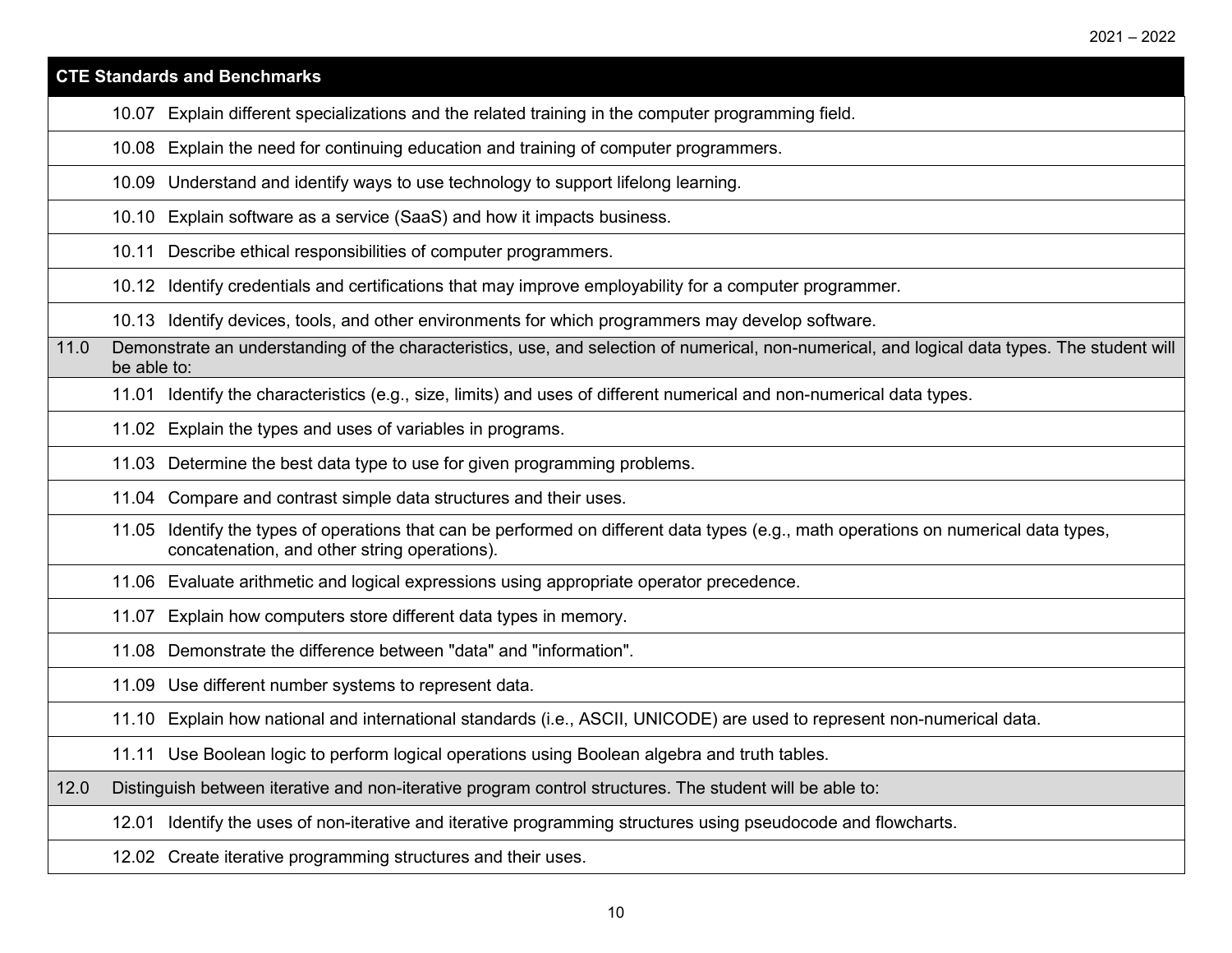#### **CTE Standards and Benchmarks**

- 12.03 Explain how sequence, selection, and iteration are building blocks of algorithms.
- 13.0 Describe the processes, methods, and conventions for software development and maintenance. The student will be able to:
	- 13.01 Describe a software development process that is used to solve problems at different software development stages.
	- 13.02 Define alternative methods of program development (e.g., rapid prototyping, waterfall, spiral model, peer coding).
	- 13.03 List and explain the steps in the program development cycle.
	- 13.04 Describe different types of documentation used in the program development cycle (*e.g.*, requirements document, program design documents, test plans).
	- 13.05 Describe different methods used to facilitate version control.

14.0 Explain the types, uses, and limitations of testing for ensuring quality control. The student will be able to:

- 14.01 Explain the uses and limits of testing in ensuring program quality.
- 14.02 Explain testing performed at different stages of the program development cycle (*e.g.,* unit testing, system testing, user acceptance testing).
- 14.03 Describe and identify types of programming errors.

15.0 Create a program design document using common design tool. The student will be able to:

- 15.01 Describe different design methodologies and their uses (*e.g.*, object-oriented design, structured design, rapid application development).
- 15.02 Describe and use tools for developing a program design (*e.g.*, flowcharts, design documents, pseudocode).

15.03 Explain the role of existing libraries and packages in facilitating programmer productivity.

15.04 Participate and contribute to a design review of a program design developed using a common program design tool (*e.g.*, UML, flowcharts, design documents, pseudocode).

- 15.05 Develop a software artifact (independently and collaboratively) in phases (or stages) according to a common software development methodology (e.g., Waterfall or Spiral model).
- 15.06 Define input and output for a program module using standard design methodology.

16.0 Solve problems using critical thinking skills, creativity and innovation. The student will be able to:

16.01 Employ critical thinking skills independently and in teams to solve problems and make decisions.

16.02 Employ critical thinking and collaborative skills to resolve conflicts.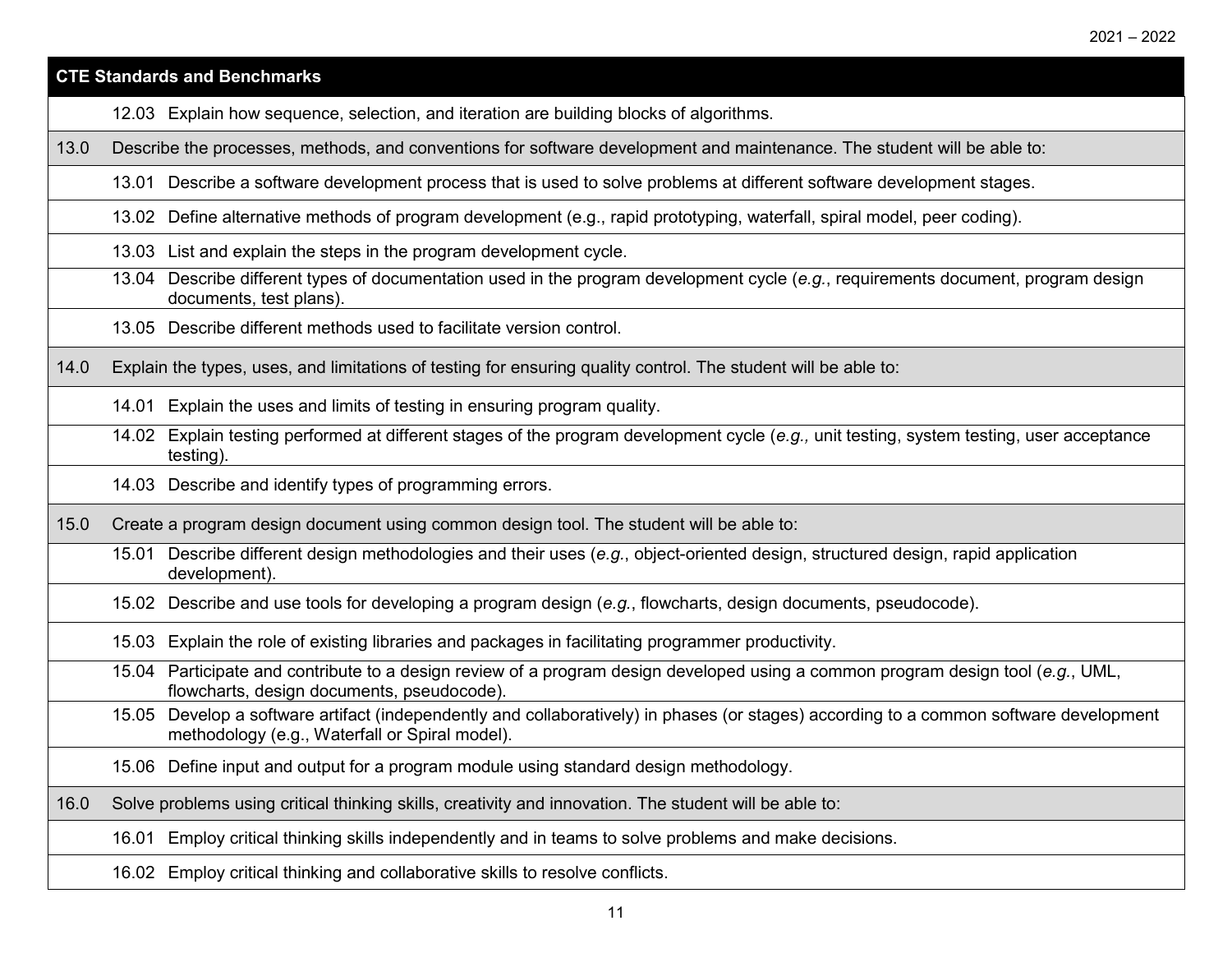|      | <b>CTE Standards and Benchmarks</b> |                                                                                                                                                                 |  |
|------|-------------------------------------|-----------------------------------------------------------------------------------------------------------------------------------------------------------------|--|
|      |                                     | 16.03 Identify and document workplace performance goals and monitor progress toward those goals.                                                                |  |
|      |                                     | 16.04 Conduct technical research to gather information necessary for decision-making.                                                                           |  |
|      |                                     | 16.05 Discuss digital tools or resources to use for a real-world task based on their efficiency and effectiveness, individually and<br>collaboratively.         |  |
| 17.0 |                                     | Describe the importance of security and privacy information sharing, ownership, licensure and copyright. The student will be able to:                           |  |
|      |                                     | 17.01 Describe security and privacy issues that relate to computer networks including the permanency of data on the Internet, online<br>identity, and privacy.  |  |
|      |                                     | 17.02 Discuss the impact of government regulation on privacy and security.                                                                                      |  |
|      |                                     | 17.03 Describe how different types of software licenses (e.g., open source and proprietary licenses) can be used to share and protect<br>intellectual property. |  |
|      |                                     | 17.04 Explain how access to information may not include the right to distribute the information.                                                                |  |
|      |                                     | 17.05 Describe differences between open source, freeware, and proprietary software licenses, and how they apply to different types of<br>software.              |  |
|      |                                     | 17.06 Discuss security and privacy issues that relate to computer networks.                                                                                     |  |
|      | 17.07                               | Identify computer-related laws and analyze their impact on digital privacy, security, intellectual property, network access, contracts,<br>and harassment.      |  |
| 18.0 |                                     | Create programs that solve a problem using non-iterative and iterative algorithms. The student will be able to:                                                 |  |
|      |                                     | 18.01 Apply the developmental cycle methodologies to create a program.                                                                                          |  |
|      |                                     | 18.02 Develop a program using string and/or numeric data types.                                                                                                 |  |
|      |                                     | 18.03 Develop a program using sequential algorithms.                                                                                                            |  |
|      |                                     | 18.04 Develop a program using selection structures.                                                                                                             |  |
|      |                                     | 18.05 Develop a program using looping structures.                                                                                                               |  |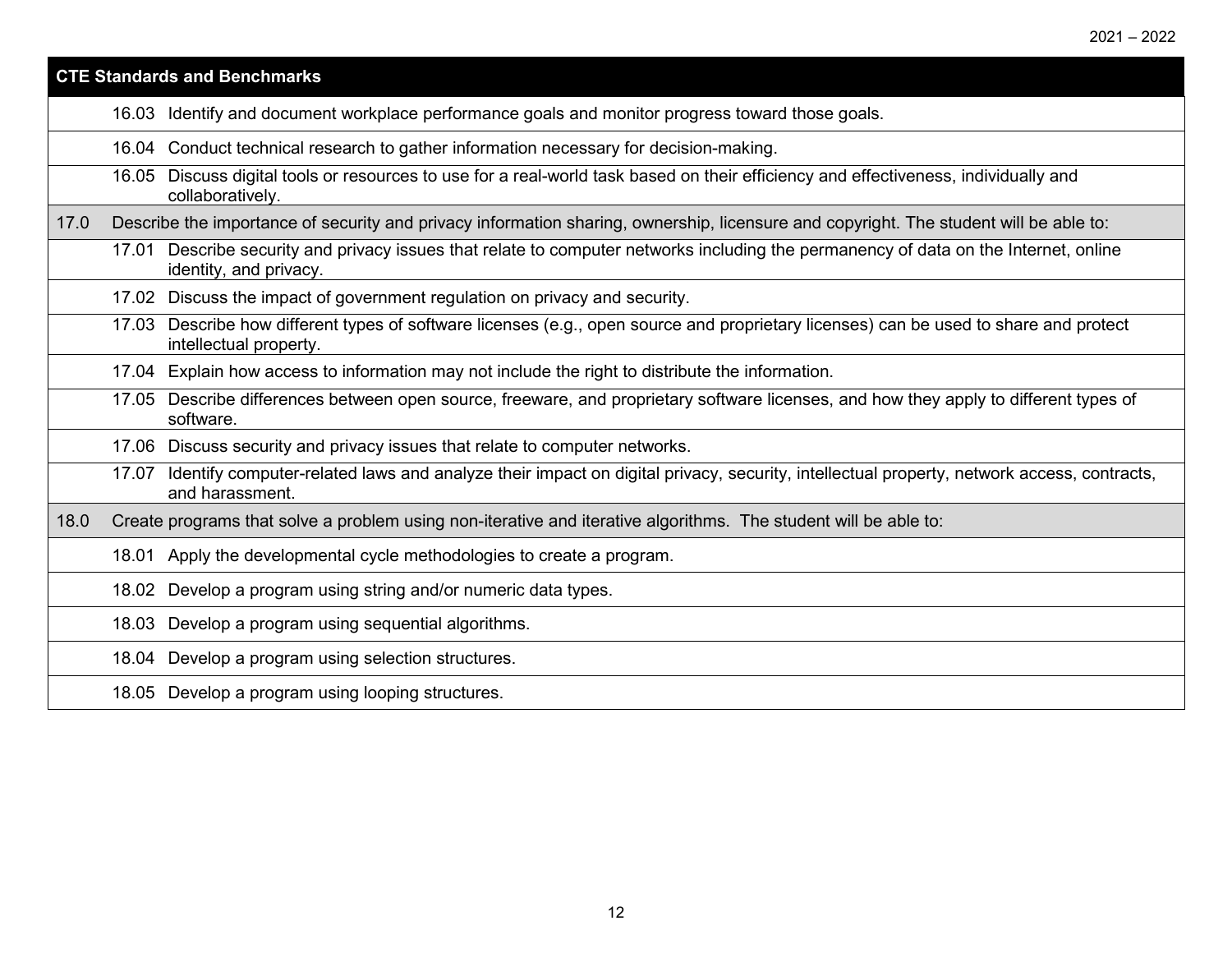**Course Title: Procedural Programming Course Number: 90**<br>Course Credit: 1 **Course Credit: 1**

## **Course Description:**

This course continues the study of computer programming concepts with a focus on the creation of software applications employing procedural programming techniques.

|      | <b>CTE Standards and Benchmarks</b>                                                                                                                                                     |  |
|------|-----------------------------------------------------------------------------------------------------------------------------------------------------------------------------------------|--|
| 19.0 | Design a computer program to meet specific physical, operational, and interaction criteria. The student will be able to:                                                                |  |
|      | 19.01 Choose appropriate data types depending on the needs of the program.                                                                                                              |  |
|      | 19.02 Define appropriate user prompts for clarity and usability (e.g., user guidance for data ranges, data types).                                                                      |  |
|      | 19.03 Design and develop program for efficiency (e.g., less memory usage, less inputs/outputs, faster processing).                                                                      |  |
|      | 19.04 Compare techniques for analyzing massive data collections.                                                                                                                        |  |
|      | 19.05 Identify the software environment required for a program to run (e.g., operating system required, mobile, web-based, desktop,<br>delivery method).                                |  |
|      | 19.06 Create mobile computing applications and/or dynamic webpages through the use of a variety of design and development tools,<br>programming languages and mobile devices/emulators. |  |
|      | 19.07 Explain the role of an application programming interface (API) in the development of applications and the distinction between a<br>programming language's syntax and the API.     |  |
|      | 19.08 Identify the tools required to develop a program (e.g., editors, compilers, linkers, integrated development environments, APIs,<br>libraries).                                    |  |
| 20.0 | Create and document a computer program that uses a variety of internal and control structures for manipulating varied data types. The<br>student will be able to:                       |  |
|      | 20.01 Use appropriate naming conventions to define program variables and methods.                                                                                                       |  |
|      | 20.02 Use a program editor to write the source code for a program.                                                                                                                      |  |
|      | 20.03 Write programs that use selection structures.                                                                                                                                     |  |
|      | 20.04 Write programs that use repetition structures.                                                                                                                                    |  |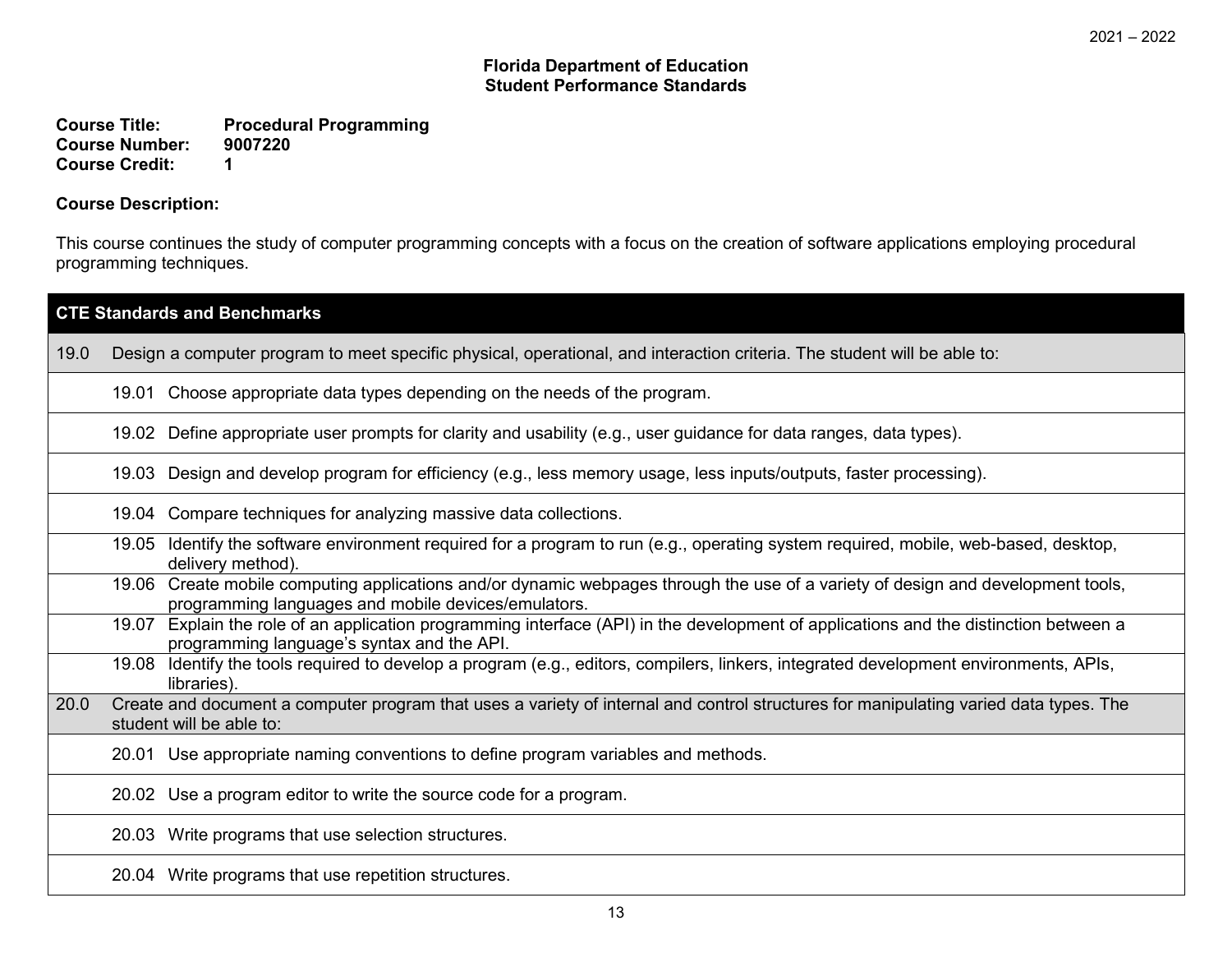#### **CTE Standards and Benchmarks**

20.05 Write programs that use nested structures.

20.06 Use internal documentation (e.g., single-line and multi-line comments, program headers, module descriptions, meaningful variable and function/module names) to document a program according to accepted standards.

20.07 Compile, run, test and debug programs.

20.08 Write programs that use standard arithmetic operators with different numerical data types.

20.09 Write programs that use standard logic operators.

20.10 Write programs that use a variety of common data types.

20.11 Write programs that perform data conversion between numeric and string data types.

20.12 Write programs that define, use, search, and sort arrays.

20.13 Write programs that use user-defined data types.

20.14 Demonstrate understanding and use of appropriate variable scope.

20.15 Use global and local scope appropriately in program implementation.

20.16 Distinguish between binary and sequential searches.

21.0 Create and document an interactive computer program that employs functions, subroutines, or methods to receive, validate, and process user input. The student will be able to:

21.01 Determine the results of code segments.

21.02 Write programs that perform user input and output.

21.03 Write programs that validate user input (*e.g.*, range checking, data formats, valid/invalid characters).

21.04 Write program modules such as functions, subroutines, or methods.

21.05 Write program modules that accept arguments.

21.06 Write program modules that return values.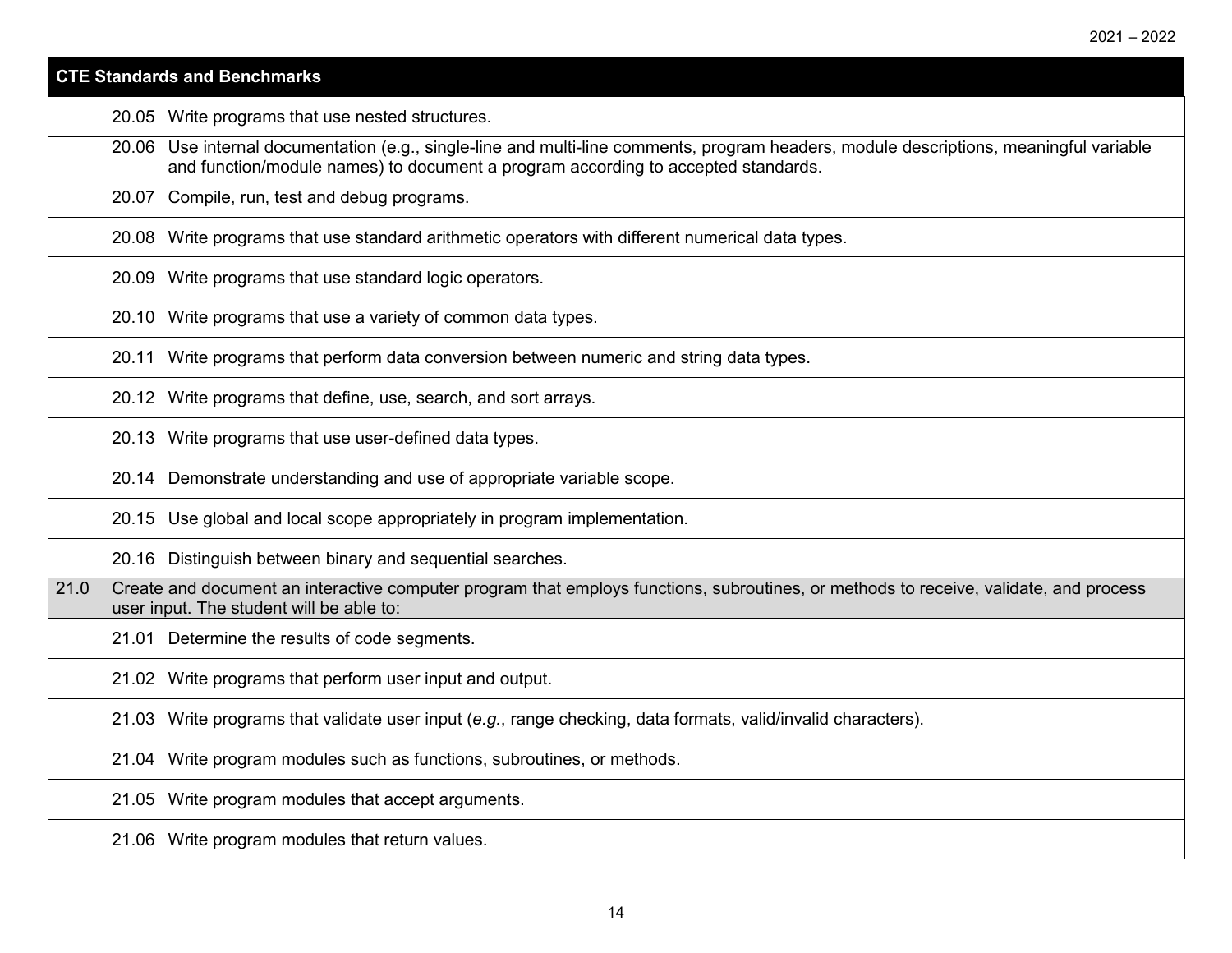|      | <b>CTE Standards and Benchmarks</b>                                                                                                                                                                                                           |
|------|-----------------------------------------------------------------------------------------------------------------------------------------------------------------------------------------------------------------------------------------------|
|      | 21.07 Write program modules that validate arguments and return error codes.                                                                                                                                                                   |
|      | 21.08 Design and implement a simple simulation algorithm to analyze, represent and understand natural phenomena.                                                                                                                              |
|      | 21.09 Use APIs and libraries to facilitate programming solutions.                                                                                                                                                                             |
|      | 21.10 Participate in a peer code review to verify program functionality, programming styles, program usability, and adherence to common<br>programming standards.                                                                             |
|      | 21.11 Explain how abstraction manages complexity.                                                                                                                                                                                             |
| 22.0 | Effectively communicate and collaborate. The student will be able to:                                                                                                                                                                         |
|      | 22.01 Evaluate modes of communication and collaboration.                                                                                                                                                                                      |
|      | 22.02 Select appropriate tools within a project environment to communicate with project team members.                                                                                                                                         |
|      | Utilize project collaboration tools (such as version control systems and integrated development environments) while working on a<br>22.03<br>collaborative software project.                                                                  |
|      | 22.04 Generate, evaluate, and prioritize questions that can be researched through digital resources and online tool.                                                                                                                          |
|      | 22.05 Perform advanced searches to locate information and/or design a data-collection approach to gather original data.                                                                                                                       |
|      | 22.06 Communicate and publish key ideas and details to a variety of audiences using digital tools and media-rich resources.                                                                                                                   |
| 23.0 | Demonstrate responsible use of technology and information. The student will be able to:                                                                                                                                                       |
|      | 23.01 Implement an encryption, digital signature, or authentication method.                                                                                                                                                                   |
|      | 23.02 Describe computer security vulnerabilities and methods of attack, and evaluate their social and economic impact on computer<br>systems and people (e.g., phishing, keylogging, virus, malware, intercepting data over public networks). |
|      | 23.03 Identify and explain the existence of biases in computer programming.                                                                                                                                                                   |
|      | 23.04 Explain how computing can play a role in social and political issues.                                                                                                                                                                   |
| 24.0 | Differentiate among procedural, object-oriented, compiled, interpreted, and translated programming languages. The student will be able to:                                                                                                    |
|      | 24.01 Differentiate between multiple levels of operating system, translation, and interpretation that support program execution.                                                                                                              |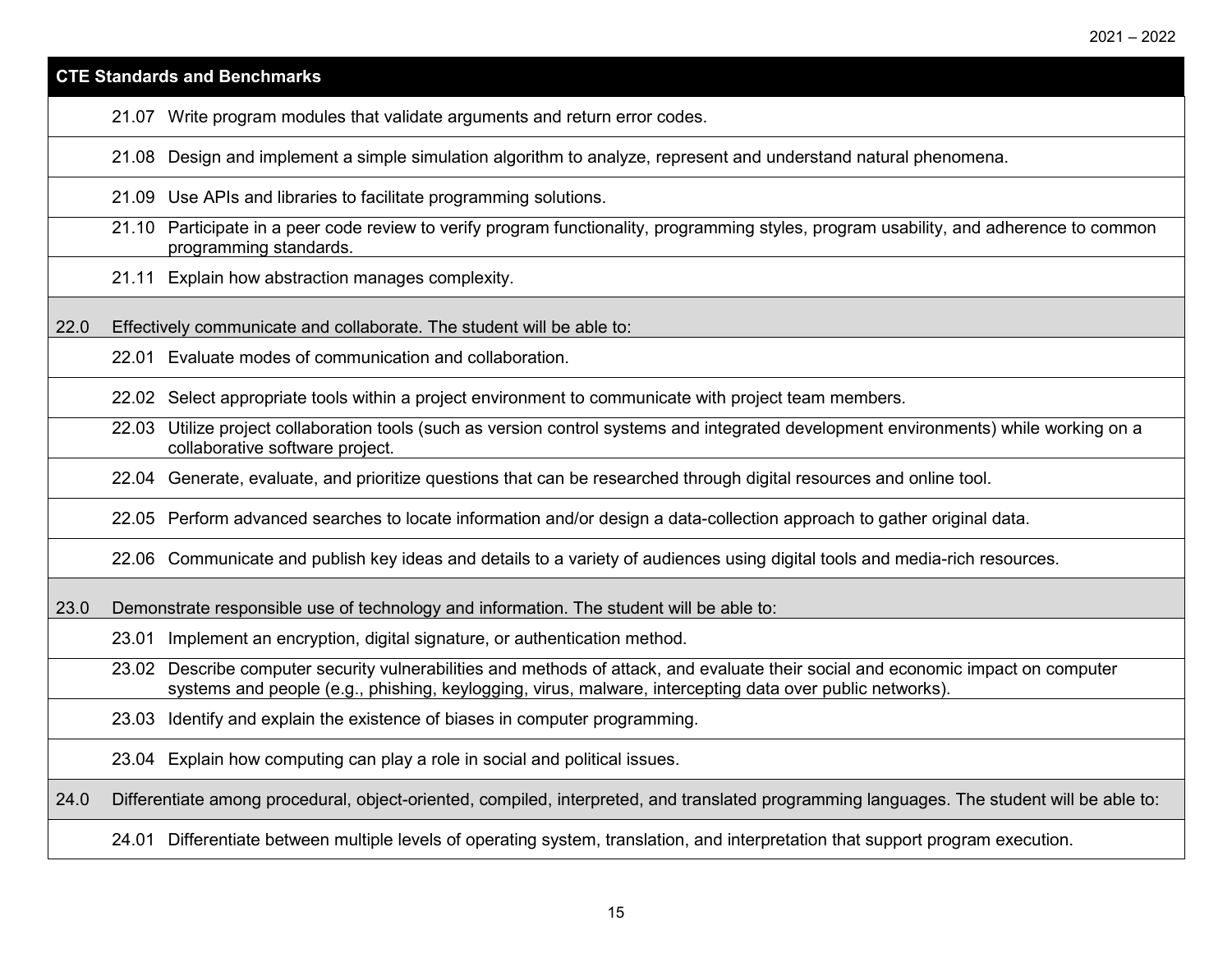| <b>CTE Standards and Benchmarks</b>                                                              |
|--------------------------------------------------------------------------------------------------|
| 24.02 Explain the program execution process (by an interpreter and in CPU hardware).             |
| 24.03 Describe object-oriented concepts.                                                         |
| 24.04 Explain the characteristics of procedural and object-oriented programming languages.       |
| 24.05 Compare and contrast programming languages that are compiled, interpreted, and translated. |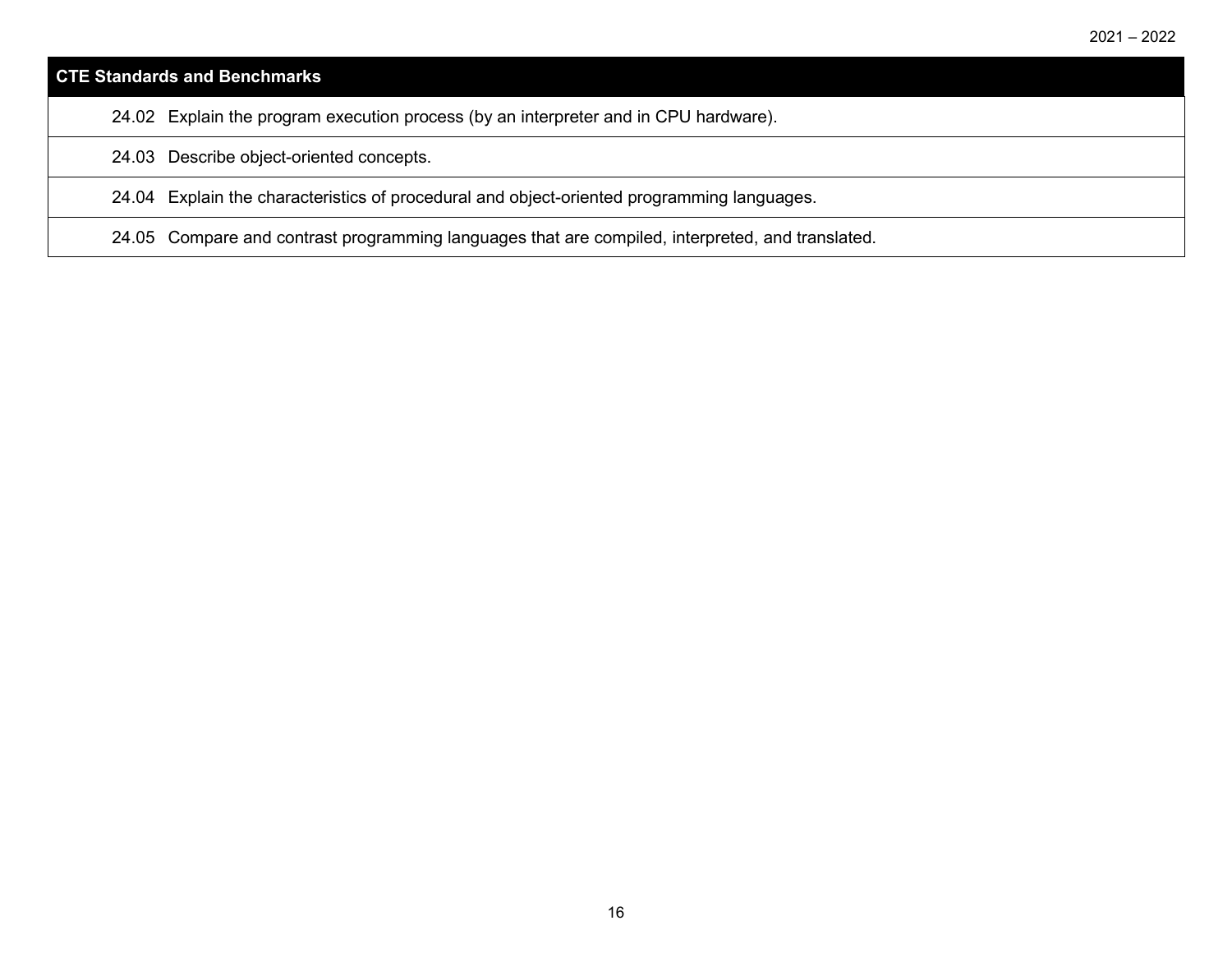#### **Florida Department of Education Student Performance Standards**

**Course Title: Object-Oriented Programming Fundamentals Course Number: 90**<br>Course Credit: 1 **Course Credit: 1**

# **Course Description:**

This course continues the study of computer programming concepts with a focus on the creation of software applications employing object-oriented programming techniques.

| <b>CTE Standards and Benchmarks</b> |                                                                                                                                                                                                                                          |  |  |
|-------------------------------------|------------------------------------------------------------------------------------------------------------------------------------------------------------------------------------------------------------------------------------------|--|--|
| 25.0                                | Explain key concepts that distinguish object-oriented programming from procedural programming. The student will be able to:                                                                                                              |  |  |
|                                     | Demonstrate the understanding and use of classes, objects, attributes, and behaviors.<br>25.01                                                                                                                                           |  |  |
|                                     | 25.02 Demonstrate the understanding and use of inheritance.                                                                                                                                                                              |  |  |
|                                     | 25.03 Demonstrate the understanding and use of data encapsulation.                                                                                                                                                                       |  |  |
|                                     | 25.04 Demonstrate the understanding and use of polymorphism.                                                                                                                                                                             |  |  |
|                                     | 25.05 Use predefined functions and parameters, classes, and methods to divide a complex problem into simpler parts by using the principle<br>of abstraction to manage complexity (e.g., by using searching and sorting as abstractions). |  |  |
| 26.0                                | Create a project plan for an object-oriented programming project that defines requirements, structural design, time estimates, and testing<br>elements. The student will be able to:                                                     |  |  |
|                                     | 26.01 Write a project plan for completion of a project that includes gathering program requirements, developing the program, and testing it.                                                                                             |  |  |
|                                     | 26.02 Write a program requirements document that identifies business purpose, functional requirements, system requirements, and other<br>common components of a requirements document.                                                   |  |  |
|                                     | 26.03 Design an object-oriented program using standard design methodology.                                                                                                                                                               |  |  |
|                                     | 26.04 Work with other team members to develop a project plan for a program.                                                                                                                                                              |  |  |
|                                     | 26.05 Work with other team members to write a design document for a program with multiple functions and shared data.                                                                                                                     |  |  |
|                                     | Participate in design meetings that review program design documents for conformance to program requirements.<br>26.06                                                                                                                    |  |  |
|                                     | 26.07 Estimate the time to develop a program or module.                                                                                                                                                                                  |  |  |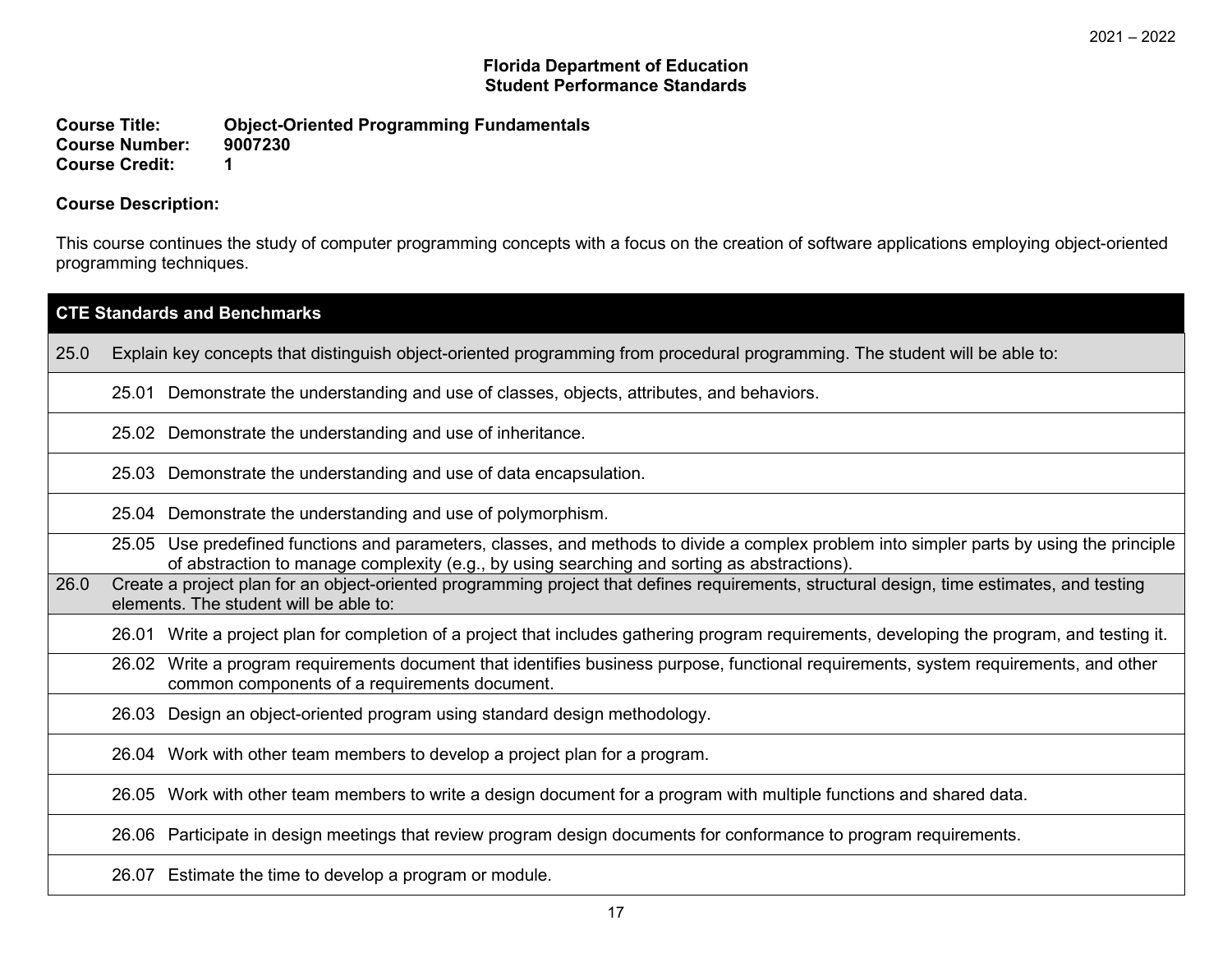| <b>CTE Standards and Benchmarks</b> |                                                                                                                                                                                             |  |
|-------------------------------------|---------------------------------------------------------------------------------------------------------------------------------------------------------------------------------------------|--|
|                                     | 26.08 Evaluate algorithms by their efficiency, correctness, and clarity (e.g., by analyzing and comparing execution times, testing with<br>multiple inputs or data sets, and by debugging). |  |
| 27.0                                | Design, document, and create object-oriented computer programs. The student will be able to:                                                                                                |  |
|                                     | 27.01 Compare and contrast recursive functions to other iterative methods.                                                                                                                  |  |
|                                     | 27.02 Understand the implementation of character strings in the programming language.                                                                                                       |  |
|                                     | 27.03 Write programs that perform string processing (e.g., manipulating, comparing strings, concatenation).                                                                                 |  |
|                                     | 27.04 Write programs that implements user-defined data types.                                                                                                                               |  |
|                                     | 27.05 Decompose a problem by defining new functions and classes.                                                                                                                            |  |
|                                     | Write object-oriented programs that implement inheritance.<br>27.06                                                                                                                         |  |
|                                     | Write object-oriented programs that implement polymorphism.<br>27.07                                                                                                                        |  |
|                                     | 27.08 Develop class constructors.                                                                                                                                                           |  |
|                                     | Write programs that define and use program constants.<br>27.09                                                                                                                              |  |
|                                     | 27.10 Write programs that perform error handling.                                                                                                                                           |  |
|                                     | Participate in program code review meetings to evaluate program code for validity, quality, performance, data integrity, and<br>27.11<br>conformance to program design documents.           |  |
|                                     | 27.12 Describe the concept of parallel processing as a strategy to solve large problems.                                                                                                    |  |
|                                     | 27.13 Demonstrate concurrency by separating processes into threads of execution and dividing data into parallel streams.                                                                    |  |
|                                     | Update a program module to implement enhancements or corrections and demonstrate appropriate documentation (internal and<br>27.14<br>external) related to version control.                  |  |
|                                     | 27.15 Write programs that are event-driven.                                                                                                                                                 |  |
|                                     | Write programs that perform file input and output (i.e., sequential and random-access file input/output).<br>27.16                                                                          |  |
|                                     | Explain the value of heuristic algorithms to approximate solutions for unmanageable problems (e.g., a heuristic solution to Towers of<br>27.17<br>Hanoi).                                   |  |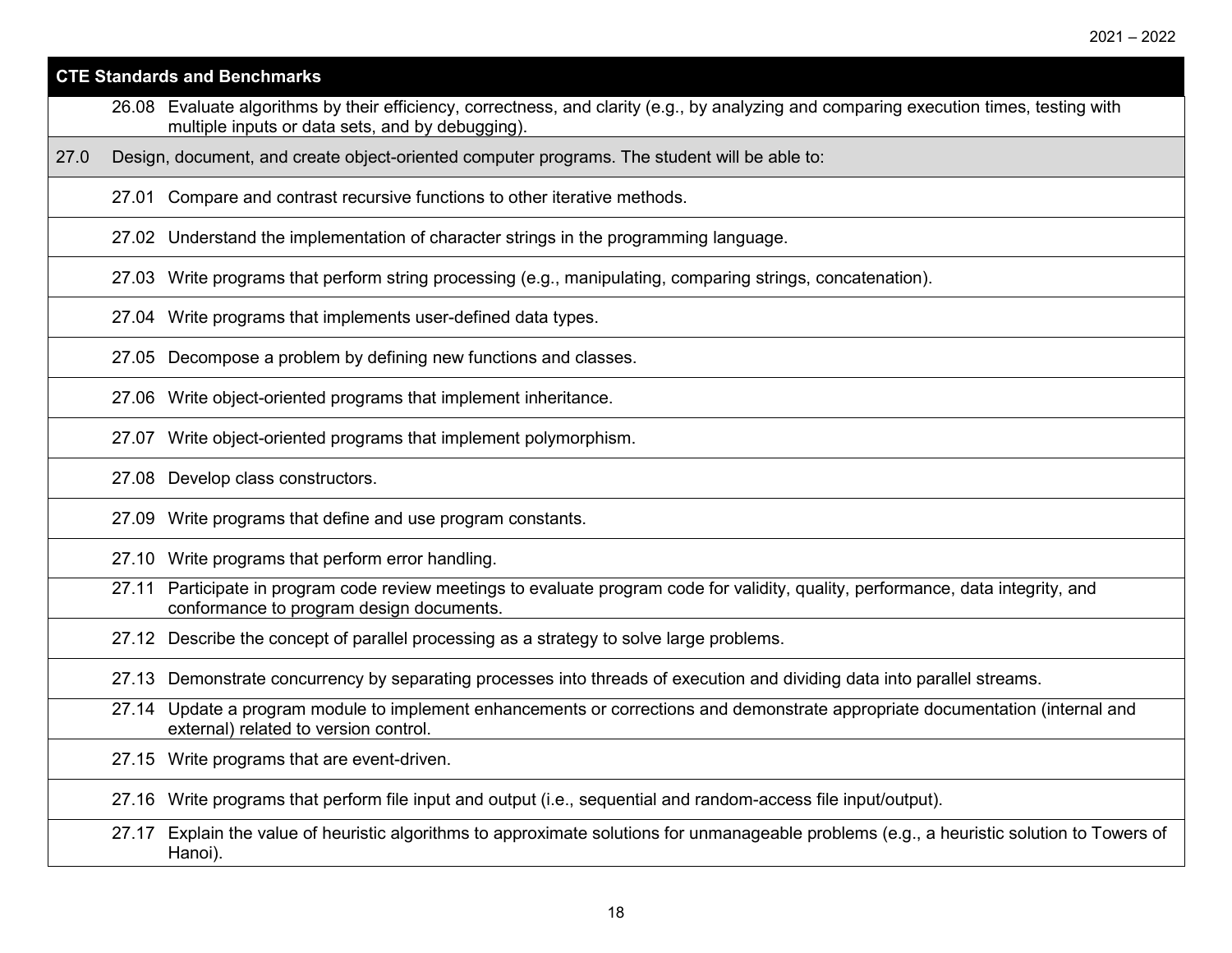| <b>CTE Standards and Benchmarks</b> |                                                                                                                                                                     |  |  |  |
|-------------------------------------|---------------------------------------------------------------------------------------------------------------------------------------------------------------------|--|--|--|
| 28.0                                | Design a unit test plan for an object-oriented computer program, test and debug the program, and report the results. The student will be able<br>to:                |  |  |  |
|                                     | 28.01 Develop a test plan for an object-oriented program.                                                                                                           |  |  |  |
|                                     | 28.02 Write test plans for programs that perform file input and output.                                                                                             |  |  |  |
|                                     | 28.03 Perform test and debug activities on object-oriented programs, including those written by someone else.                                                       |  |  |  |
|                                     | 28.04 Perform test and debug activities on programs that perform file input and output and verify the correctness of output files.                                  |  |  |  |
|                                     | 28.05 Document the findings of testing in a test report.                                                                                                            |  |  |  |
| 29.0                                | Understand human-AI interaction. The student will be able to:                                                                                                       |  |  |  |
|                                     | Describe the unique features of computers embedded in mobile devices and vehicles.<br>29.01                                                                         |  |  |  |
|                                     | 29.02 Describe the common physical and cognitive challenges faced by users when learning to use software and hardware.                                              |  |  |  |
|                                     | 29.03 Describe the process of designing software to support specialized forms of human-computer interaction.                                                        |  |  |  |
|                                     | 29.04 Explain the notion of intelligent behavior through computer modeling and robotics.                                                                            |  |  |  |
|                                     | 29.05 Describe common measurements of machine intelligence (e.g., Turing test).                                                                                     |  |  |  |
|                                     | 29.06 Describe a few of the major branches of artificial intelligence (e.g., expert systems, natural language processing, machine perception,<br>machine learning). |  |  |  |
|                                     | Describe major applications of artificial intelligence and robotics, including, but not limited to, the medical, space, and automotive<br>29.07<br>fields.          |  |  |  |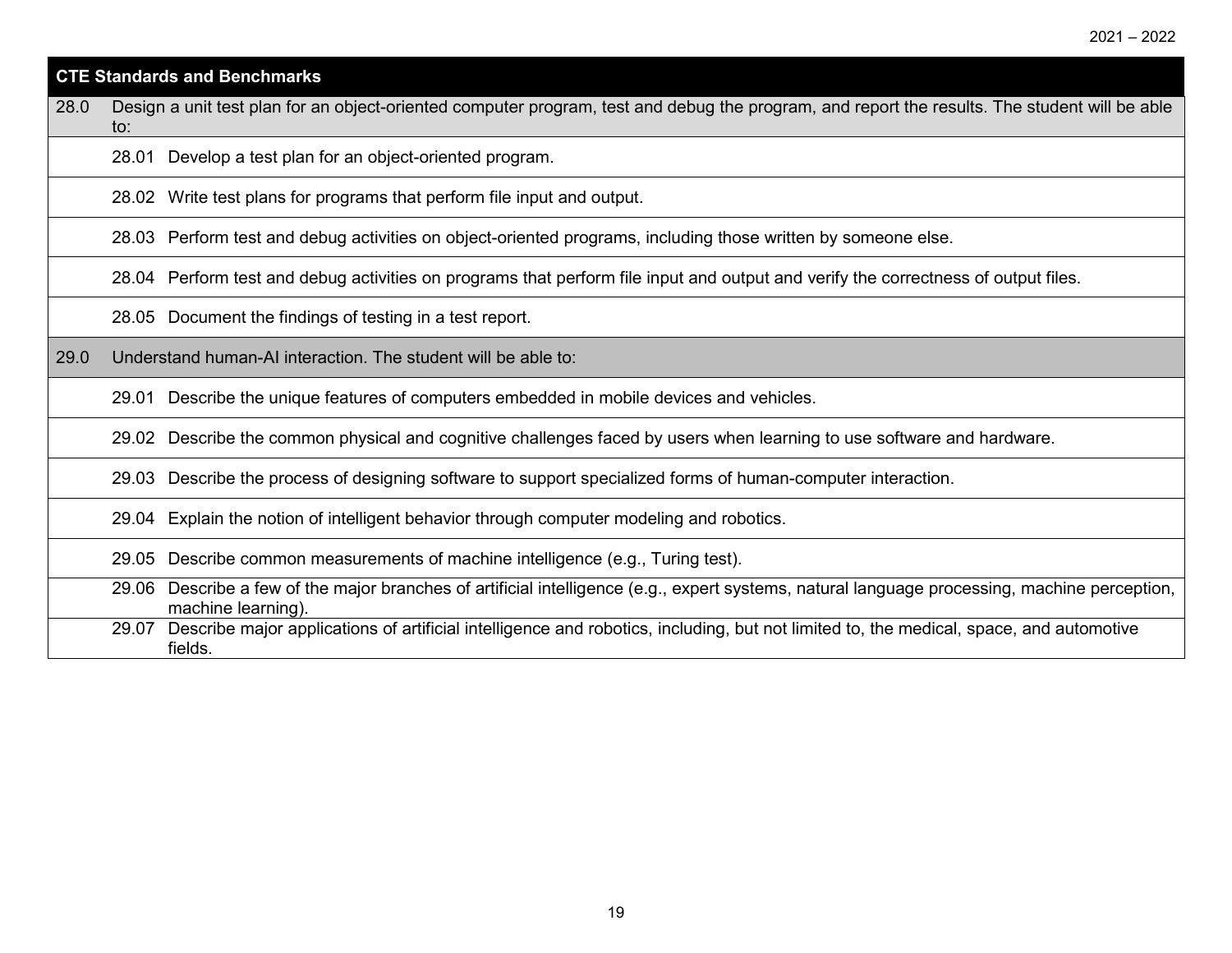# **Additional Information**

#### **Laboratory Activities**

Laboratory investigations that include scientific inquiry, research, measurement, problem solving, emerging technologies, tools and equipment, as well as, experimental, quality, and safety procedures are an integral part of this career and technical program/course. Laboratory investigations benefit all students by developing an understanding of the complexity and ambiguity of empirical work, as well as the skills required to manage, operate, calibrate and troubleshoot equipment/tools used to make observations. Students understand measurement error; and have the skills to aggregate, interpret, and present the resulting data. Equipment and supplies should be provided to enhance hands-on experiences for students.

### **Special Notes**

The occupational standards and benchmarks outlined in this secondary program correlate to the standards and benchmarks of the postsecondary program with the same Classification of Instructional Programs (CIP) number.

MyCareerShines is an interactive resource to assist students in identifying their ideal career and to enhance preparation for employment. Teachers are encouraged to integrate this resource into the program curriculum to meet the employability goals for each student. Access MyCareerShines by visiting: [www.mycareershines.org.](http://www.mycareershines.org/)

### **Career and Technical Student Organization (CTSO)**

Future Business Leaders of America (FBLA) and Business Professionals of America (BPA) are the intercurricular career and technical student organizations providing leadership training and reinforcing specific career and technical skills. Career and Technical Student Organizations provide activities for students as an integral part of the instruction offered.

#### **Cooperative Training – OJT**

On-the-job training is appropriate but not required for this program. Whenever offered, the rules, guidelines, and requirements specified in the OJT framework apply.

#### **Accommodations**

Federal and state legislation requires the provision of accommodations for students with disabilities as identified on the secondary student's Individual Educational Plan (IEP) or 504 plan or postsecondary student's accommodations' plan to meet individual needs and ensure equal access. Accommodations change the way the student is instructed. Students with disabilities may need accommodations in such areas as instructional methods and materials, assignments and assessments, time demands and schedules, learning environment, assistive technology and special communication systems. Documentation of the accommodations requested and provided should be maintained in a confidential file.

In addition to accommodations, some secondary students with disabilities (students with an IEP served in Exceptional Student Education (ESE)) will need modifications to meet their needs. Modifications change the outcomes or what the student is expected to learn, e.g., modifying the curriculum of a secondary career and technical education course. Note: postsecondary curriculum and regulated secondary programs cannot be modified.